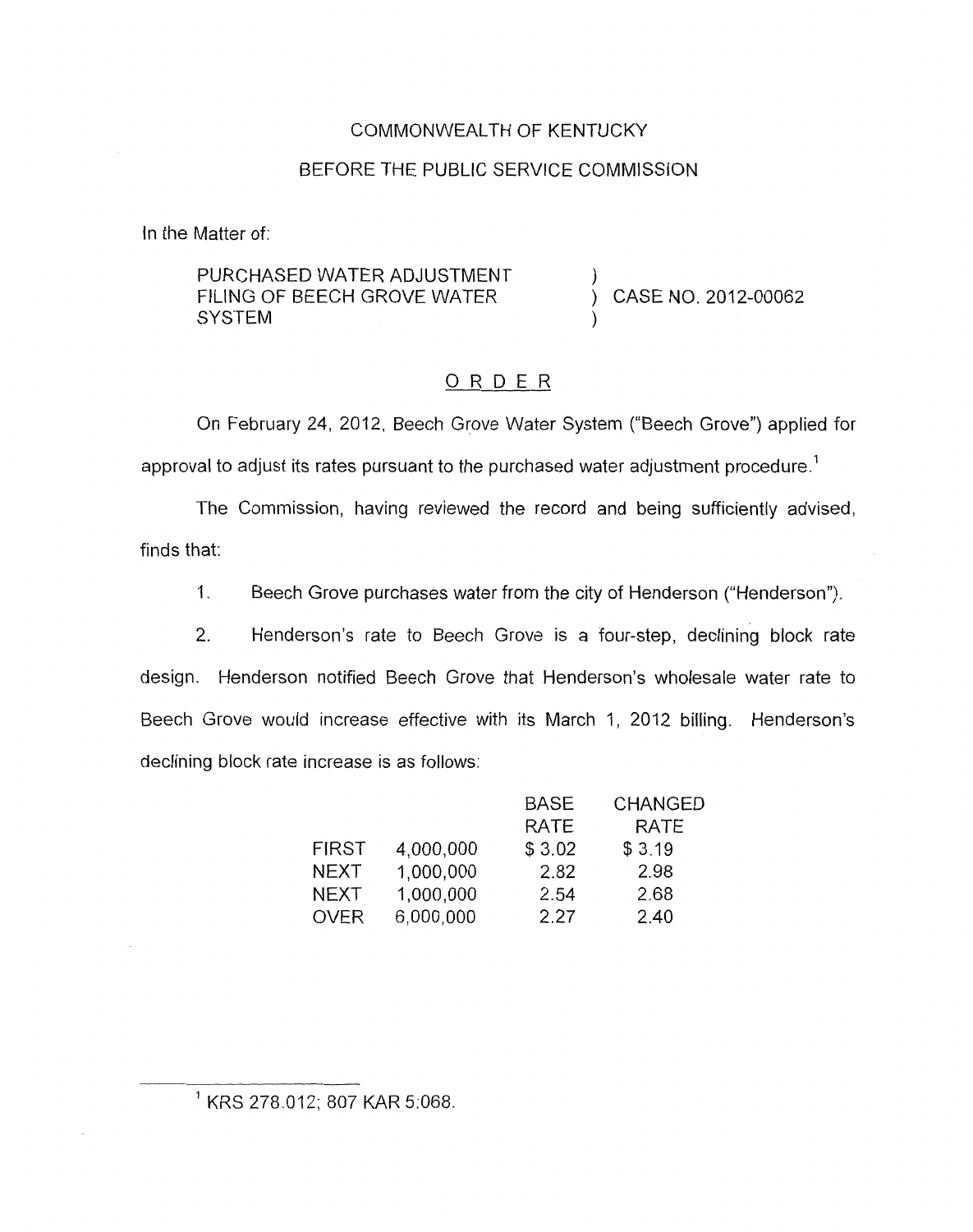Beech Grove proposes to increase the water rates to its customers effective April 1, 2012.

3. During the 12 months ending June 30, 2011, Beech Grove purchased a total of 55,060,803 gallons of water from Henderson and sold 47,839,071 gallons. The increase in the cost of purchased water is \$9,235.07, resulting in a purchased water adjustment of \$0.20 per 1,000 gallons.

4. The purchased water adjustment of \$0.20 per 1,000 gallons is fair, just, and reasonable and should be approved.

IT IS THEREFORE ORDERED that:

I. The rates proposed by Beech Grove are approved.

2. The purchased water adjustment of \$0.20 per 1,000 gallons as calculated in Appendix A is approved.

3. The rates in Appendix B, attached hereto and incorporated herein, are fair, just, and reasonable and are approved for services rendered on and after April 1, 2012.

4. The tariff sheets filed by Beech Grove are approved.

By the Commission

ENTERED *PA*  MAR 2 2 2012 KENTUCKY PUBLIC ERVICE COMMISSION

ATTES Executive Director

Case No. 2012-00062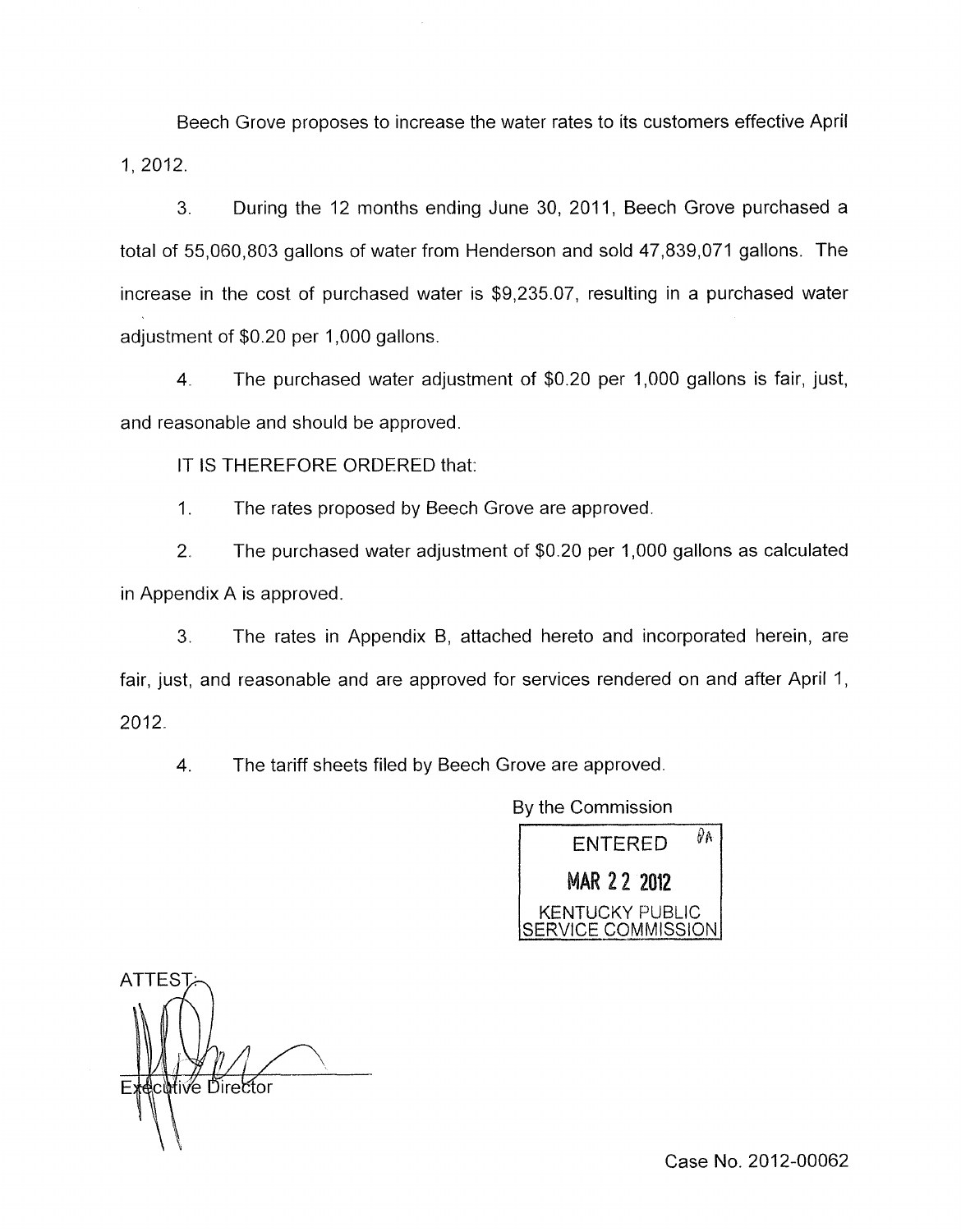### APPENDIX A

# APPENDIX TO AN ORDER OF THE KENTUCKY PUBLIC SERVICE COMMISSION IN CASE NO. 2012-00062 DATED MAR 2 2 2012

## BASE RATES

 $\sim$ 

 $\sim 10^{-1}$ 

|       |              | <b>BILLS</b> | <b>GALLONS</b> | <b>RATE</b> | <b>REVENUE</b> |
|-------|--------------|--------------|----------------|-------------|----------------|
| FIRST | 4,000,000    | 12           | 46,941,969     | \$3.02      | \$141,764.75   |
| NEXT  | 1,000,000    |              | 5,914,904      | 2.82        | 16,680.03      |
| NEXT  | 1,000,000    |              | 2,203,930      | 2.54        | 5,597.98       |
| OVER  | 6,000,000    |              |                | 2.27        | 0.00           |
|       |              |              |                |             | \$164,042.76   |
|       | <b>TOTAL</b> | 12           | 55,060,803     |             |                |

#### CHANGED RATES

|              |              | <b>BILLS</b> | <b>GALLONS</b> | <b>RATE</b> | <b>REVENUE</b> |
|--------------|--------------|--------------|----------------|-------------|----------------|
| <b>FIRST</b> | 4,000,000    | 12           | 46,941,969     | \$3.19      | \$149,744.88   |
| <b>NEXT</b>  | 1,000,000    |              | 5.914.904      | 2.98        | 17,626.41      |
| <b>NEXT</b>  | 1,000,000    |              | 2,203,930      | 2.68        | 5,906.53       |
| <b>OVER</b>  | 6,000,000    |              |                | 2.40        | 0.00           |
|              | <b>TOTAL</b> | 12           | 55,060,803     |             | \$173,277.82   |

Increased water cost \$9,235.06

Increased water cost  $$9,235.06$ Divided by gallons sold<br>
Purchased water adjustment factor  $\frac{47,839,071}{1,000}$  gallons Purchased water adjustment factor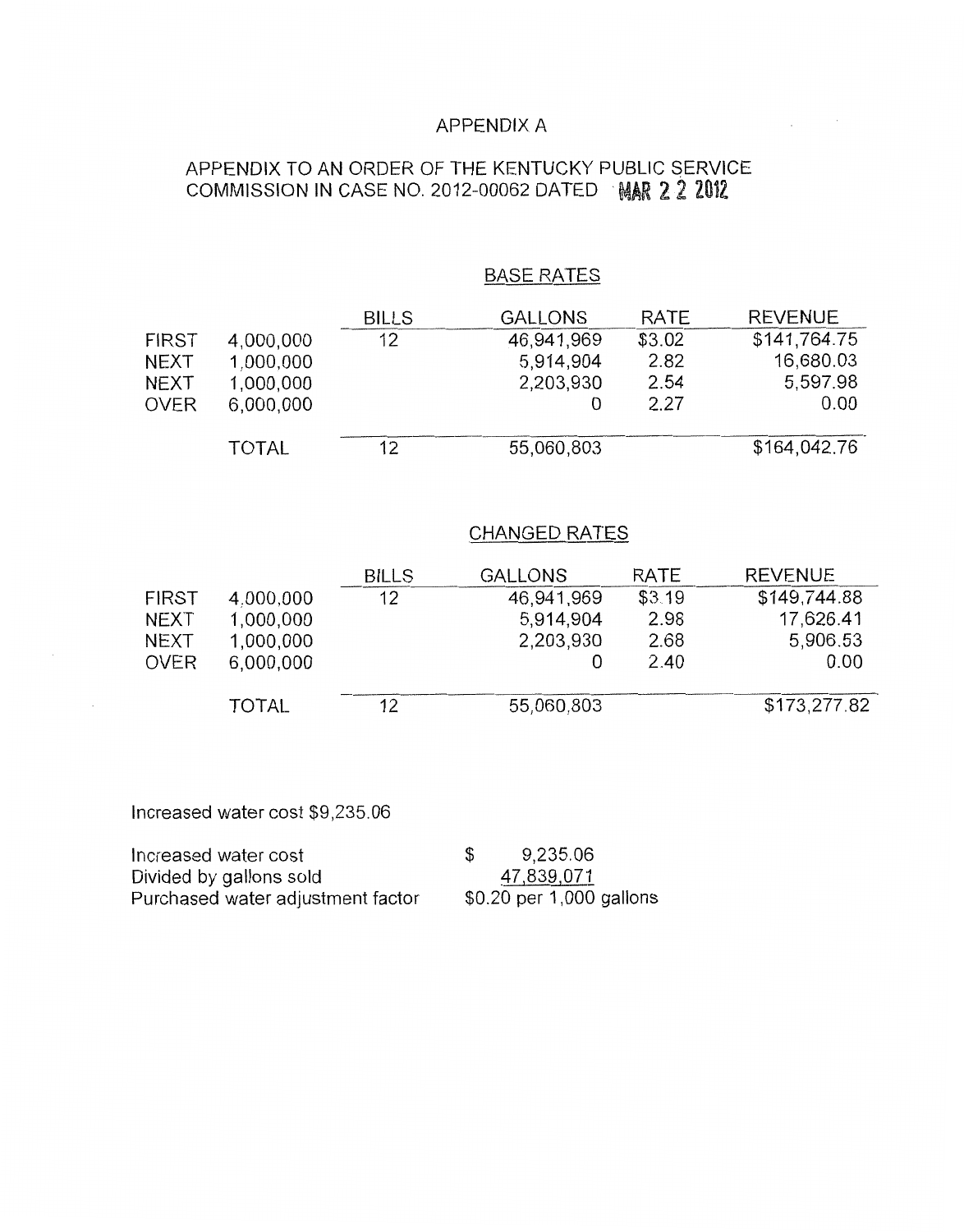### APPENDIX E3

## APPENDIX TO AN ORDER OF THE KENTUCKY PUBLIC SERVICE COMMISSION IN CASE NO. 2012-00062 DATED MAR 2 2 2012

The following rates and charges are prescribed for the customers in the area served by Beech Grove Water System. All other rates and charges not specifically mentioned herein shall remain the same as those in effect under authority of the Commission prior to the effective date of this Order.

#### Monthlv Water Rates

First 2,000 gallons Next 98,000 gallons Over 100,000 gallons

\$ 18.02 Minimum Bill 5.82 per 1,000 gallons 4.92 per 1,000 gallons